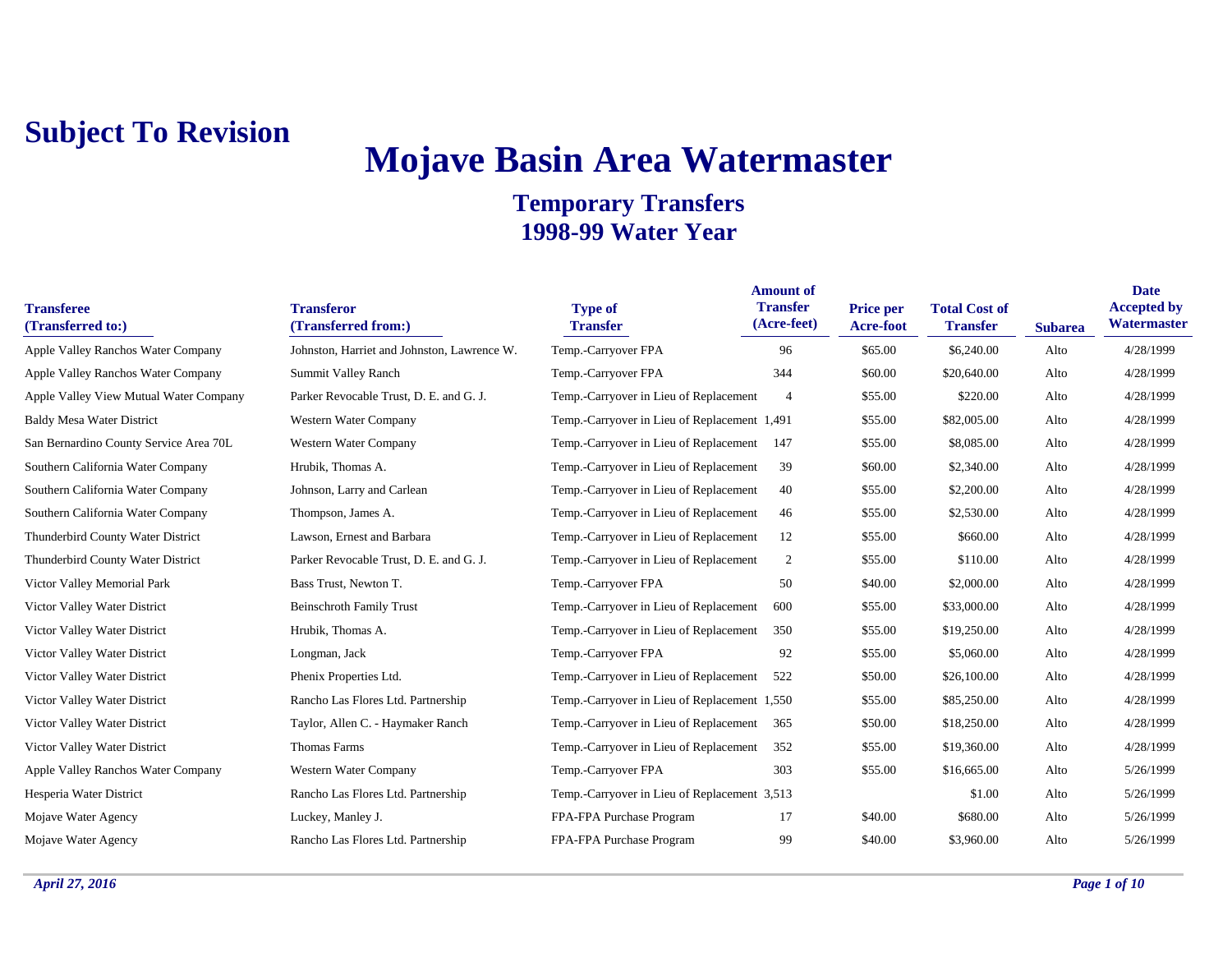## **Mojave Basin Area Watermaster**

| <b>Transferee</b><br>(Transferred to:)     | <b>Transferor</b><br>(Transferred from:)    | <b>Type of</b><br><b>Transfer</b>      | <b>Amount of</b><br><b>Transfer</b><br>(Acre-feet) | <b>Price per</b><br>Acre-foot | <b>Total Cost of</b><br><b>Transfer</b> | <b>Subarea</b> | <b>Date</b><br><b>Accepted by</b><br>Watermaster |
|--------------------------------------------|---------------------------------------------|----------------------------------------|----------------------------------------------------|-------------------------------|-----------------------------------------|----------------|--------------------------------------------------|
| Mojave Water Agency                        | Son of Caduceus                             | Carryover-FPA Purchase Program         | 37                                                 | \$40.00                       | \$1,480.00                              | Alto           | 5/26/1999                                        |
| Mojave Water Agency                        | Thompson, Rodger                            | Carryover-FPA Purchase Program         | 3                                                  | \$40.00                       | \$120.00                                | Alto           | 5/26/1999                                        |
| Mojave Water Agency                        | Thrasher, Gary                              | Carryover-FPA Purchase Program         | 11                                                 | \$40.00                       | \$440.00                                | Alto           | 5/26/1999                                        |
| San Bernardino County Service Area 70J     | San Bernardino County Service Area 42       | Temp.-Carryover in Lieu of Replacement | 226                                                | \$70.00                       | \$15,820.00                             | Alto           | 5/26/1999                                        |
| San Bernardino County Service Area 70L     | San Bernardino County Service Area 42       | Temp.-Carryover in Lieu of Replacement | 15                                                 | \$70.00                       | \$1,050.00                              | Alto           | 5/26/1999                                        |
| San Bernardino County Service Area 70L     | San Bernardino County Service Area 64       | Temp.-Carryover in Lieu of Replacement | 73                                                 | \$70.00                       | \$5,110.00                              | Alto           | 5/26/1999                                        |
| San Bernardino County Service Area 70L     | San Bernardino County Service Area 70C      | Temp.-Carryover in Lieu of Replacement | 66                                                 | \$70.00                       | \$4,620.00                              | Alto           | 5/26/1999                                        |
| Southdown, Inc.                            | Ormsby, Harry G.                            | Temp.-Carryover in Lieu of Replacement | 89                                                 | \$70.00                       | \$6,230.00                              | Alto           | 5/26/1999                                        |
| Southern California Water Company          | Thompson, James A.                          | Temp.-Carryover in Lieu of Replacement | 10                                                 | \$55.00                       | \$550.00                                | Alto           | 5/26/1999                                        |
| Apple Valley Heights County Water District | Apple Valley Foothill County Water District | Temp.-Carryover FPA                    | 50                                                 | \$50.00                       | \$2,500.00                              | Alto           | 6/23/1999                                        |
| Apple Valley Ranchos Water Company         | Bass Trust, Newton T.                       | Temp.-Carryover FPA                    | 309                                                | \$60.00                       | \$18,540.00                             | Alto           | 6/23/1999                                        |
| Victor Valley Water District               | Wackeen, Caesar                             | Temp.-Carryover FPA                    | 375                                                | \$25.00                       | \$9,375.00                              | Alto           | 6/23/1999                                        |
| Victorville, City Of                       | Dolch, Robert and Judy                      | Temp.-Carryover FPA                    | 272                                                | \$50.00                       | \$13,600.00                             | Alto           | 6/23/1999                                        |
| Victorville, City Of                       | Kemper Campbell Ranch                       | Temp.-Carryover FPA                    | 151                                                | \$50.00                       | \$7,550.00                              | Alto           | 6/23/1999                                        |
| Victorville, City Of                       | Luckey, Manley J.                           | Temp.-Carryover FPA                    | 180                                                | \$50.00                       | \$9,000.00                              | Alto           | 6/23/1999                                        |
| Apple Valley Ranchos Water Company         | <b>Apple Valley Development</b>             | Temp.-Carryover FPA                    | 491                                                | \$35.00                       | \$17,185.00                             | Alto           | 8/25/1999                                        |
| Apple Valley Ranchos Water Company         | Boyce Living Trust, Willa M.                | Temp.-Carryover FPA                    | 10                                                 | \$35.00                       | \$350.00                                | Alto           | 8/25/1999                                        |
| Apple Valley Ranchos Water Company         | Brown, Bobby G. and Valeria R.              | Temp.-Carryover FPA                    | 30                                                 | \$35.00                       | \$1,050.00                              | Alto           | 8/25/1999                                        |
| Apple Valley Ranchos Water Company         | Burns, Annie L.                             | Temp.-Carryover FPA                    | 132                                                | \$35.00                       | \$4,620.00                              | Alto           | 8/25/1999                                        |
| Apple Valley Ranchos Water Company         | Dexter, J. P.                               | Temp.-Carryover FPA                    | 400                                                | \$35.00                       | \$14,000.00                             | Alto           | 8/25/1999                                        |
| Apple Valley Ranchos Water Company         | Fisher, Dolores, Dr.                        | Temp.-Carryover FPA                    | 20                                                 | \$35.00                       | \$700.00                                | Alto           | 8/25/1999                                        |
| Apple Valley Ranchos Water Company         | Fisher, Jerome                              | Temp.-Carryover FPA                    | 200                                                | \$35.00                       | \$7,000.00                              | Alto           | 8/25/1999                                        |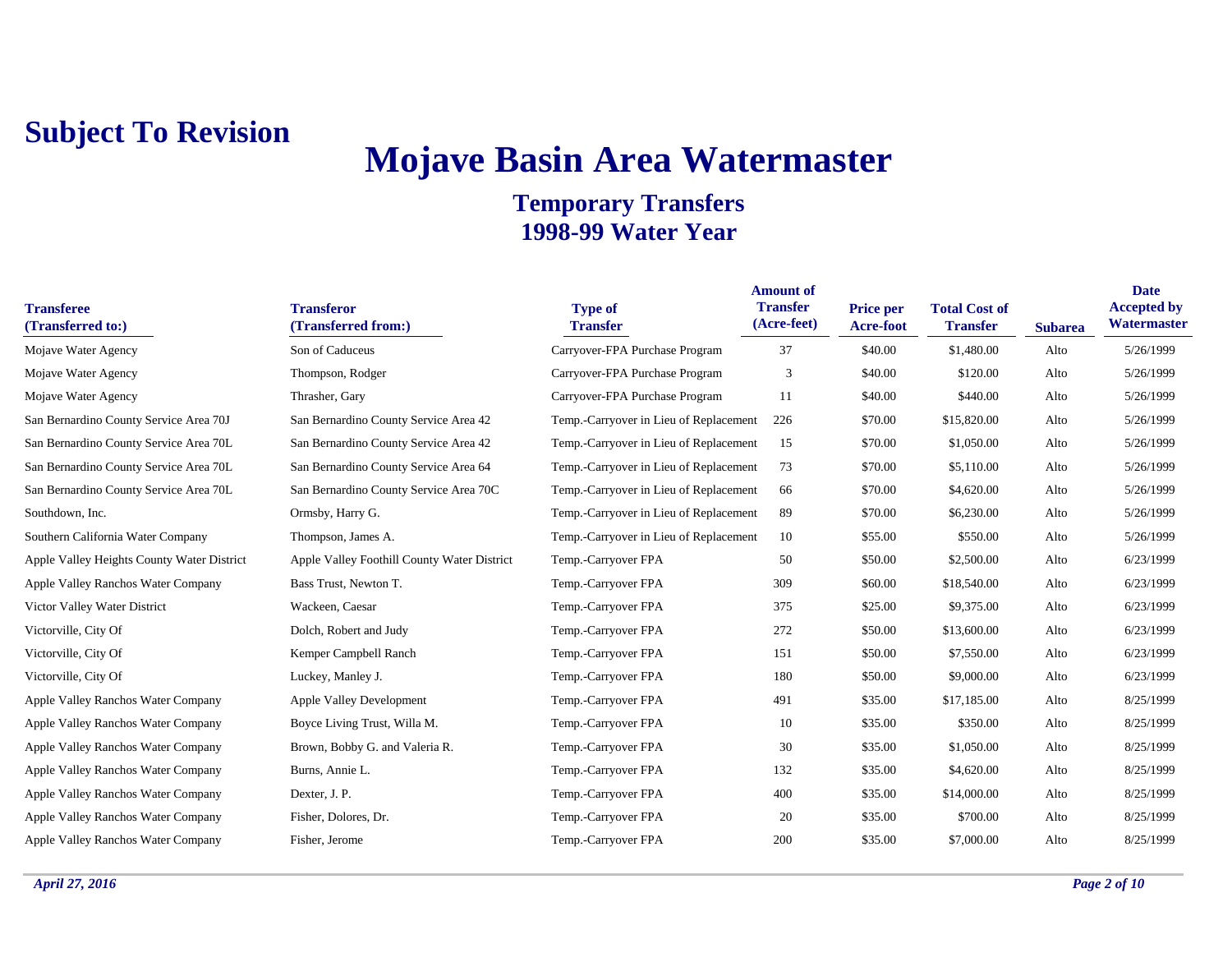## **Mojave Basin Area Watermaster**

| <b>Transferee</b><br>(Transferred to:) | <b>Transferor</b><br>(Transferred from:) | <b>Type of</b><br><b>Transfer</b> | <b>Amount of</b><br><b>Transfer</b><br>(Acre-feet) | <b>Price per</b><br>Acre-foot | <b>Total Cost of</b><br><b>Transfer</b> | <b>Subarea</b> | <b>Date</b><br><b>Accepted by</b><br>Watermaster |
|----------------------------------------|------------------------------------------|-----------------------------------|----------------------------------------------------|-------------------------------|-----------------------------------------|----------------|--------------------------------------------------|
| Apple Valley Ranchos Water Company     | Holway, C. Robert                        | Temp.-Carryover FPA               | 42                                                 | \$35.00                       | \$1,470.00                              | Alto           | 8/25/1999                                        |
| Apple Valley Ranchos Water Company     | <b>HP Development Company</b>            | Temp.-Carryover FPA               | 226                                                | \$35.00                       | \$7,910.00                              | Alto           | 8/25/1999                                        |
| Apple Valley Ranchos Water Company     | Keel, Al J. and Barbara                  | Temp.-Carryover FPA               | 55                                                 | \$35.00                       | \$1,925.00                              | Alto           | 8/25/1999                                        |
| Apple Valley Ranchos Water Company     | Lounsbury, J. Peter and Carolyn          | Temp.-Carryover FPA               | 140                                                | \$35.00                       | \$4,900.00                              | Alto           | 8/25/1999                                        |
| Apple Valley Ranchos Water Company     | Low, Robert                              | Temp.-Carryover FPA               | 320                                                | \$35.00                       | \$11,200.00                             | Alto           | 8/25/1999                                        |
| Apple Valley Ranchos Water Company     | Nunn, Donald and Pearl                   | Temp.-Carryover FPA               | 49                                                 | \$35.00                       | \$1,715.00                              | Alto           | 8/25/1999                                        |
| Apple Valley Ranchos Water Company     | O'Bryant, Robert C. and Barbara          | Temp.-Carryover FPA               | 32                                                 | \$35.00                       | \$1,120.00                              | Alto           | 8/25/1999                                        |
| Apple Valley Ranchos Water Company     | Perry, Thomas A.                         | Temp.-Carryover FPA               | 20                                                 | \$35.00                       | \$700.00                                | Alto           | 8/25/1999                                        |
| Apple Valley Ranchos Water Company     | Scoggins, Ronald and Kimberly            | Temp.-Carryover FPA               | 34                                                 | \$35.00                       | \$1,190.00                              | Alto           | 8/25/1999                                        |
| Apple Valley Ranchos Water Company     | Storm, Randall                           | Temp.-Carryover FPA               | 50                                                 | \$35.00                       | \$1,750.00                              | Alto           | 8/25/1999                                        |
| Apple Valley Ranchos Water Company     | Sudmeier, Glenn W.                       | Temp.-Carryover FPA               | 88                                                 | \$35.00                       | \$3,080.00                              | Alto           | 8/25/1999                                        |
| Apple Valley Ranchos Water Company     | Thompson, James A.                       | Temp.-Carryover FPA               | 125                                                | \$35.00                       | \$4,375.00                              | Alto           | 8/25/1999                                        |
| Apple Valley Ranchos Water Company     | Thrasher, Gary                           | Temp.-Carryover FPA               | 135                                                | \$35.00                       | \$4,725.00                              | Alto           | 8/25/1999                                        |
| Apple Valley Ranchos Water Company     | Ward, Ken and Barbara                    | Temp.-Carryover FPA               | 47                                                 | \$35.00                       | \$1,645.00                              | Alto           | 8/25/1999                                        |
| Apple Valley Ranchos Water Company     | <b>Wyatt Family Trust</b>                | Temp.-Carryover FPA               | 45                                                 | \$35.00                       | \$1,575.00                              | Alto           | 8/25/1999                                        |
| <b>Baldy Mesa Water District</b>       | Adelanto, City Of                        | Temp.-Carryover FPA               | 1,800                                              | \$35.00                       | \$63,000.00                             | Alto           | 8/25/1999                                        |
| Victor Valley Water District           | Agcon, Inc.                              | Temp.-Carryover FPA               | 308                                                | \$25.00                       | \$7,700.00                              | Alto           | 8/25/1999                                        |
| Victor Valley Water District           | Cramer, Margaret Muir                    | Temp.-Carryover FPA               | 224                                                | \$25.00                       | \$5,600.00                              | Alto           | 8/25/1999                                        |
| Victor Valley Water District           | Cunningham, William E. and Gloria M.     | Temp.-Carryover FPA               | 24                                                 | \$25.00                       | \$600.00                                | Alto           | 8/25/1999                                        |
| Victor Valley Water District           | Dibernardo, John                         | Temp.-Carryover FPA               | 163                                                | \$25.00                       | \$4,075.00                              | Alto           | 8/25/1999                                        |
| Victor Valley Water District           | Hi-Grade Materials Company               | Temp.-Carryover FPA               | 120                                                | \$25.00                       | \$3,000.00                              | Alto           | 8/25/1999                                        |
| Victor Valley Water District           | LHC Alligator, LLC                       | Temp.-FPA                         | 1,355                                              | \$37.50                       | \$50,812.50                             | Alto           | 8/25/1999                                        |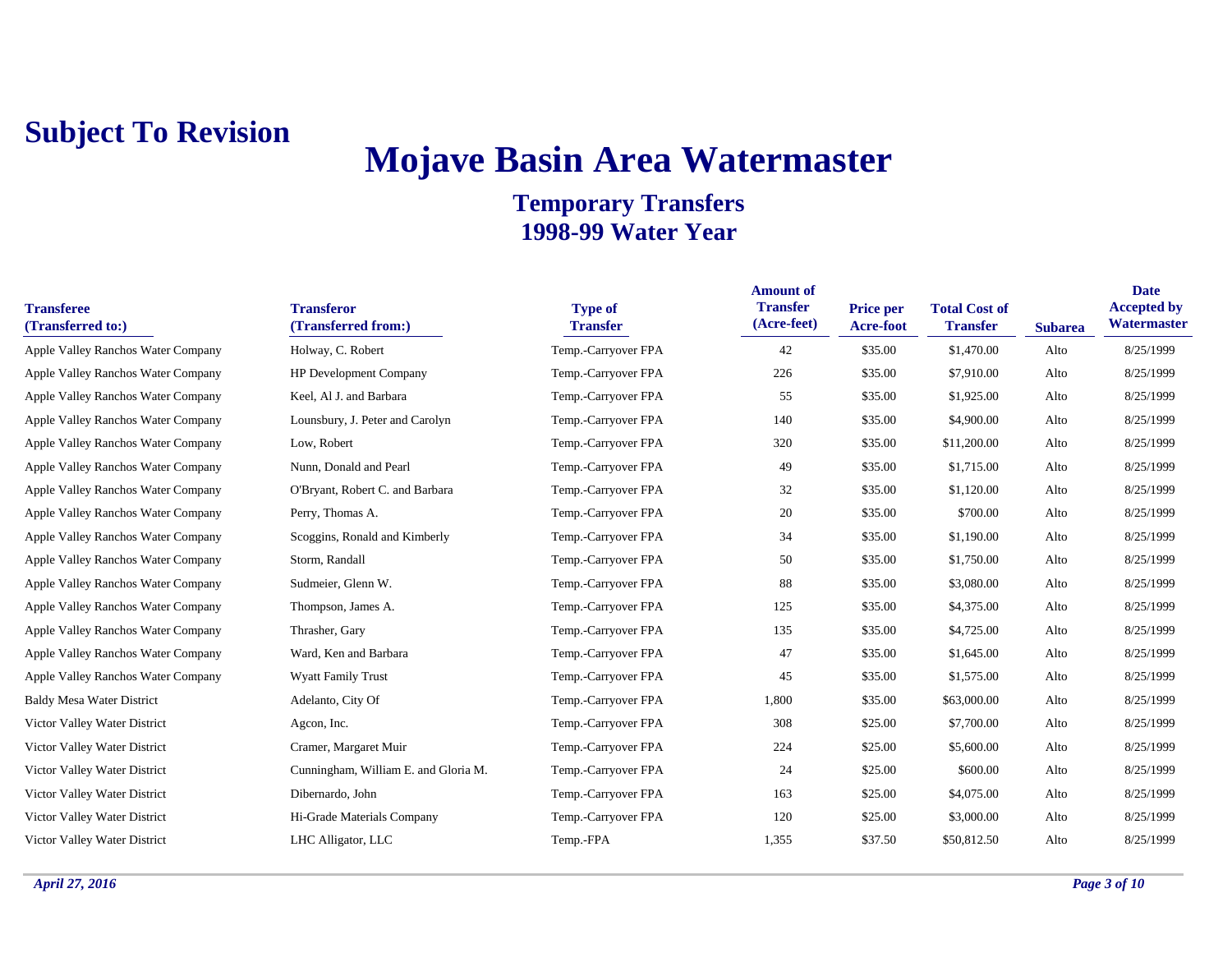## **Mojave Basin Area Watermaster**

| <b>Transferee</b><br>(Transferred to:) | <b>Transferor</b><br>(Transferred from:)    | <b>Type of</b><br><b>Transfer</b> | <b>Amount of</b><br><b>Transfer</b><br>(Acre-feet) | <b>Price per</b><br>Acre-foot | <b>Total Cost of</b><br><b>Transfer</b> | <b>Subarea</b> | <b>Date</b><br><b>Accepted by</b><br>Watermaster |
|----------------------------------------|---------------------------------------------|-----------------------------------|----------------------------------------------------|-------------------------------|-----------------------------------------|----------------|--------------------------------------------------|
| Victor Valley Water District           | LHC Alligator, LLC                          | Temp.-Carryover FPA               | 1,355                                              | \$37.50                       | \$50,812.50                             | Alto           | 8/25/1999                                        |
| Victor Valley Water District           | Pittman, Leroy W.                           | Temp.-Carryover FPA               | 119                                                | \$25.00                       | \$2,975.00                              | Alto           | 8/25/1999                                        |
| Victor Valley Water District           | Riverside Cement Company - Oro Grande Plant | Temp.-Carryover FPA               | 2,762                                              | \$25.00                       | \$69,050.00                             | Alto           | 8/25/1999                                        |
| Victor Valley Water District           | Spring Valley Lake Country Club             | Temp.-Carryover FPA               | 103                                                | \$25.00                       | \$2,575.00                              | Alto           | 8/25/1999                                        |
| Victor Valley Water District           | Vail, Joseph B. and Paula E.                | Temp.-Carryover FPA               | 100                                                | \$25.00                       | \$2,500.00                              | Alto           | 8/25/1999                                        |
| Victor Valley Water District           | Wakula, John and Helen                      | Temp.-Carryover FPA               | 233                                                | \$25.00                       | \$5,825.00                              | Alto           | 8/25/1999                                        |
| Apple Valley Ranchos Water Company     | M. L. J. Corporation                        | Temp.-Carryover FPA               | 261                                                | \$35.00                       | \$9,135.00                              | Alto           | 9/22/1999                                        |
| Apple Valley Ranchos Water Company     | Parker Revocable Trust, D. E. and G. J.     | Temp.-Carryover FPA               | 10                                                 | \$35.00                       | \$350.00                                | Alto           | 9/22/1999                                        |
| Hamilton, Et Al.                       | Bastianon, Remo E.                          | Temp.-Carryover FPA               | 50                                                 | \$25.00                       | \$1,250.00                              | Alto           | 9/22/1999                                        |
|                                        |                                             | Alto Subtotal (75)                | 23,579                                             |                               | \$824,036.00                            |                |                                                  |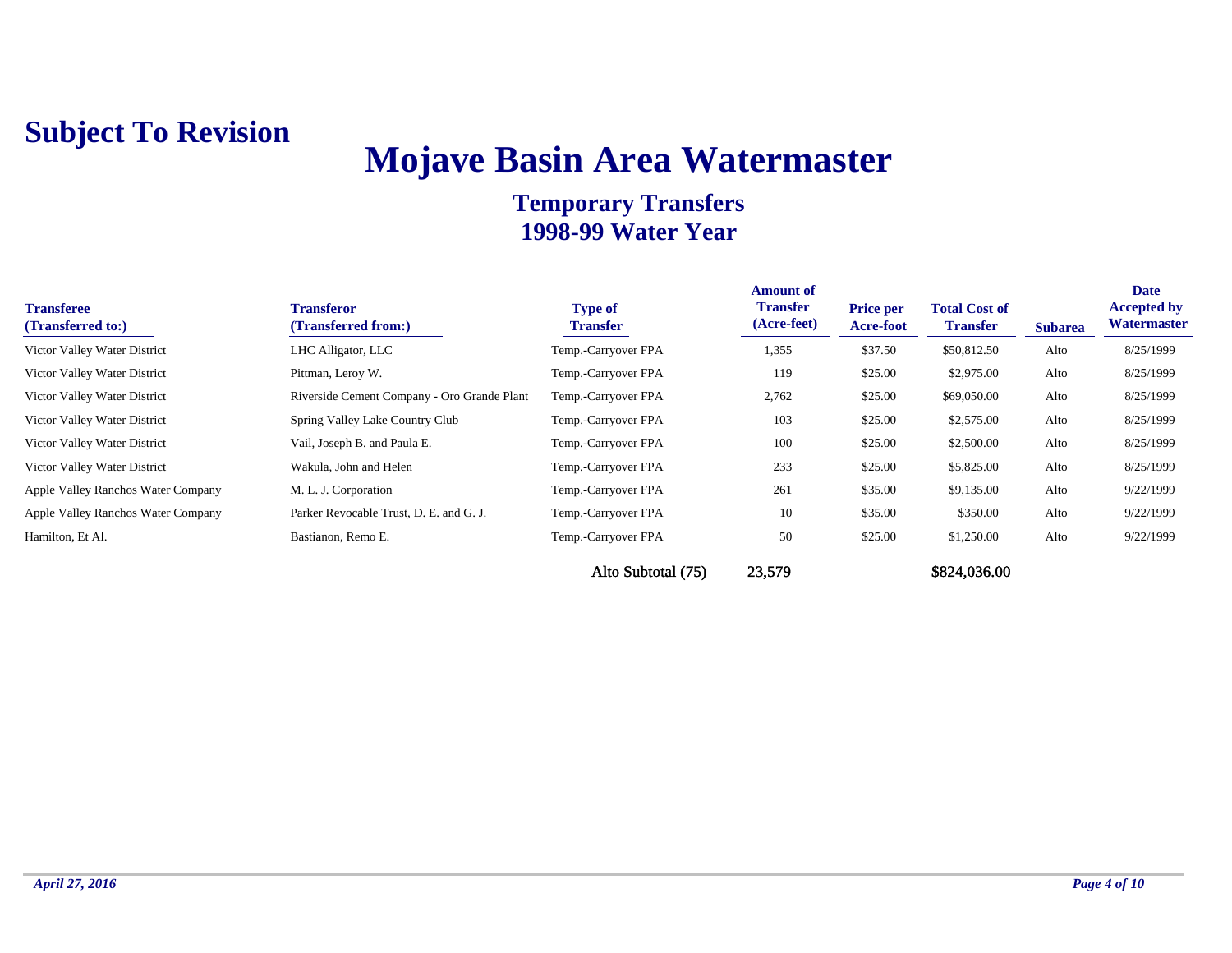## **Mojave Basin Area Watermaster**

| <b>Transferee</b><br>(Transferred to:)     | <b>Transferor</b><br>(Transferred from:) | <b>Type of</b><br><b>Transfer</b>      | <b>Amount of</b><br><b>Transfer</b><br>(Acre-feet) | <b>Price per</b><br><b>Acre-foot</b> | <b>Total Cost of</b><br><b>Transfer</b> | <b>Subarea</b> | <b>Date</b><br><b>Accepted by</b><br>Watermaster |
|--------------------------------------------|------------------------------------------|----------------------------------------|----------------------------------------------------|--------------------------------------|-----------------------------------------|----------------|--------------------------------------------------|
| Conner, William H.                         | Hilarides, Frank                         | Temp.-Carryover FPA                    | 15                                                 | \$25.00                              | \$375.00                                | Baja           | 4/28/1999                                        |
| Conner, William H.                         | Hilarides, Frank                         | Temp.-Carryover in Lieu of Replacement | 5                                                  | \$25.00                              | \$125.00                                | Baja           | 4/28/1999                                        |
| Crystal Lakes Property Owners Association  | Johnson, James R. and Ellen              | Temp.-Carryover in Lieu of Replacement | 28                                                 | \$50.00                              | \$1,400.00                              | Baja           | 4/28/1999                                        |
| Lake Jodie Property Owners Association     | Angerer, Robert J. and Peggy             | Temp.-Carryover FPA                    | 20                                                 | \$30.00                              | \$600.00                                | Baja           | 4/28/1999                                        |
| O. F. D. L., Inc.                          | Van Diest, Cornelius                     | Temp.-Carryover in Lieu of Replacement | 38                                                 | \$50.00                              | \$1,900.00                              | Baja           | 4/28/1999                                        |
| Randolph, Joan E.                          | Ward, Ernest and Laura                   | Temp.-Carryover in Lieu of Replacement | 17                                                 | \$70.00                              | \$1,190.00                              | Baja           | 4/28/1999                                        |
| Sunray Energy, Inc.                        | Alta Power Generation L.L.C.             | Temp.-Carryover FPA                    | 475                                                | \$0.00                               | \$0.00                                  | Baja           | 4/28/1999                                        |
| Sunray Energy, Inc.                        | Alta Power Generation L.L.C.             | Temp.-Carryover in Lieu of Replacement | 225                                                | \$0.00                               | \$0.00                                  | Baja           | 4/28/1999                                        |
| Triple H Partnership                       | Arguelles, Alfredo                       | Temp.-Carryover FPA                    | 100                                                | \$0.00                               | \$0.00                                  | Baja           | 4/28/1999                                        |
| Triple H Partnership                       | Mizrahie, Et Al.                         | Temp.-Carryover FPA                    | 250                                                | \$0.00                               | \$0.00                                  | Baja           | 4/28/1999                                        |
| <b>Western Rock Products</b>               | Ward, Ernest and Laura                   | Temp.-Carryover in Lieu of Replacement | $\overline{4}$                                     | \$50.00                              | \$200.00                                | Baja           | 4/28/1999                                        |
| <b>Western Rock Products</b>               | Ward, et al.                             | Temp.-Carryover in Lieu of Replacement | $\tau$                                             | \$50.00                              | \$350.00                                | Baja           | 4/28/1999                                        |
| WLSR, Inc.                                 | Johnson, James R. and Ellen              | Temp.-Carryover in Lieu of Replacement | 30                                                 | \$50.00                              | \$1,500.00                              | Baja           | 4/28/1999                                        |
| WLSR, Inc.                                 | Smith, William E. and Patricia A.        | Temp.-Carryover in Lieu of Replacement | -11                                                | \$100.00                             | \$1,100.00                              | Baja           | 4/28/1999                                        |
| Calico Lakes Homeowners Association        | Western Horizon Associates, Inc.         | Temp.-Carryover in Lieu of Replacement | 67                                                 | \$30.00                              | \$2,010.00                              | Baja           | 5/26/1999                                        |
| Cheyenne Lake, Inc.                        | Western Horizon Associates, Inc.         | Temp.-Carryover in Lieu of Replacement | 16                                                 | \$25.00                              | \$400.00                                | Baja           | 5/26/1999                                        |
| Daggett Community Services District        | Price, Donald and Ruth                   | Temp.-Carryover in Lieu of Replacement |                                                    | \$25.00                              | \$25.00                                 | Baja           | 5/26/1999                                        |
| <b>Daggett Community Services District</b> | Price, Donald and Ruth                   | Temp.-Carryover FPA                    | 27                                                 | \$25.00                              | \$675.00                                | Baja           | 5/26/1999                                        |
| <b>Daggett Community Services District</b> | Western Horizon Associates, Inc.         | Temp.-FPA                              | 60                                                 | \$25.00                              | \$1,500.00                              | Baja           | 5/26/1999                                        |
| Hiett, Harry J. and Clarice M.             | Price, Donald and Ruth                   | Temp.-Carryover in Lieu of Replacement | 3                                                  | \$25.00                              | \$75.00                                 | Baja           | 5/26/1999                                        |
| Hiett, Harry J. and Clarice M.             | Price, Donald and Ruth                   | Temp.-Carryover FPA                    | $\overline{2}$                                     | \$25.00                              | \$50.00                                 | Baja           | 5/26/1999                                        |
| Lee, Vin Jang T., Phd.                     | Kasner, Robert                           | Temp.-Carryover in Lieu of Replacement | 127                                                | \$0.00                               | \$0.00                                  | Baja           | 5/26/1999                                        |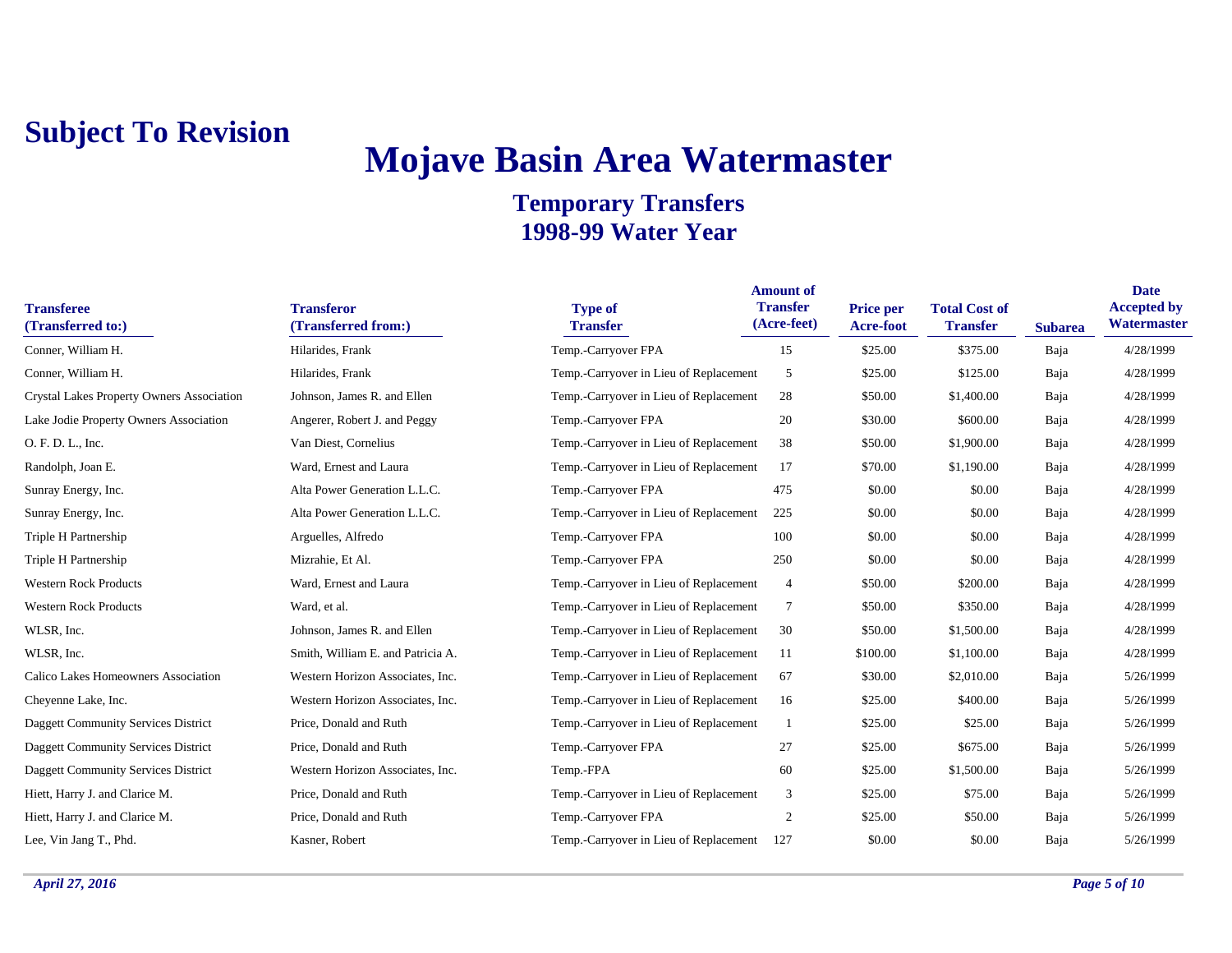## **Mojave Basin Area Watermaster**

| <b>Transferee</b><br>(Transferred to:) | <b>Transferor</b><br>(Transferred from:)                  | <b>Type of</b><br><b>Transfer</b>      | <b>Amount of</b><br><b>Transfer</b><br>(Acre-feet) | Price per<br>Acre-foot | <b>Total Cost of</b><br><b>Transfer</b> | <b>Subarea</b> | <b>Date</b><br><b>Accepted by</b><br>Watermaster |
|----------------------------------------|-----------------------------------------------------------|----------------------------------------|----------------------------------------------------|------------------------|-----------------------------------------|----------------|--------------------------------------------------|
| Mojave Water Agency                    | Barak, Richard                                            | Carryover-FPA Purchase Program         | 5                                                  | \$40.00                | \$200.00                                | Baja           | 5/26/1999                                        |
| Mojave Water Agency                    | Brown, Ronald A.                                          | Carryover-FPA Purchase Program         | 63                                                 | \$40.00                | \$2,520.00                              | Baja           | 5/26/1999                                        |
| Mojave Water Agency                    | Carter, John Thomas                                       | FPA-FPA Purchase Program               | 14                                                 | \$40.00                | \$560.00                                | Baja           | 5/26/1999                                        |
| Mojave Water Agency                    | Cho Brothers Ranch                                        | Carryover-FPA Purchase Program         | 3                                                  | \$40.00                | \$120.00                                | Baja           | 5/26/1999                                        |
| Mojave Water Agency                    | De Jong, Alan L.                                          | Carryover-FPA Purchase Program         | 63                                                 | \$40.00                | \$2,520.00                              | Baja           | 5/26/1999                                        |
| Mojave Water Agency                    | Dick Van Dam Dairy                                        | Carryover-FPA Purchase Program         | 178                                                | \$40.00                | \$7,120.00                              | Baja           | 5/26/1999                                        |
| Mojave Water Agency                    | Hilarides, Frank                                          | FPA-FPA Purchase Program               | 45                                                 | \$40.00                | \$1,800.00                              | Baja           | 5/26/1999                                        |
| Mojave Water Agency                    | Kim, Joon Ho                                              | Carryover-FPA Purchase Program         | 19                                                 | \$40.00                | \$760.00                                | Baja           | 5/26/1999                                        |
| Mojave Water Agency                    | Kim, Joon Ho                                              | FPA-FPA Purchase Program               | 30                                                 | \$40.00                | \$1,200.00                              | Baja           | 5/26/1999                                        |
| Mojave Water Agency                    | Liang, Yuan - I and Tzu - Mei Chen                        | Carryover-FPA Purchase Program         | $\overline{4}$                                     | \$40.00                | \$160.00                                | Baja           | 5/26/1999                                        |
| Mojave Water Agency                    | New Springs Limited Partnership                           | Carryover-FPA Purchase Program         | 35                                                 | \$40.00                | \$1,400.00                              | Baja           | 5/26/1999                                        |
| Mojave Water Agency                    | Reeves, Richard                                           | Carryover-FPA Purchase Program         | 11                                                 | \$40.00                | \$440.00                                | Baja           | 5/26/1999                                        |
| Mojave Water Agency                    | Rossi, James L. and Naomi I.                              | Carryover-FPA Purchase Program         | 30                                                 | \$40.00                | \$1,200.00                              | Baja           | 5/26/1999                                        |
| Mojave Water Agency                    | Southern California Edison Co. - Agriculture              | Carryover-FPA Purchase Program         | 247                                                | \$40.00                | \$9,880.00                              | Baja           | 5/26/1999                                        |
| Mojave Water Agency                    | Van Diest, Cornelius                                      | Carryover-FPA Purchase Program         | 34                                                 | \$40.00                | \$1,360.00                              | Baja           | 5/26/1999                                        |
| Mojave Water Agency                    | Western Horizon Associates, Inc.                          | Carryover-FPA Purchase Program         | 53                                                 | \$40.00                | \$2,120.00                              | Baja           | 5/26/1999                                        |
| St. Antony Coptic Orthodox Monastery   | Western Horizon Associates, Inc.                          | Temp.-Carryover FPA                    | 64                                                 | \$30.00                | \$1,920.00                              | Baja           | 5/26/1999                                        |
| St. Antony Coptic Orthodox Monastery   | Western Horizon Associates, Inc.                          | Temp.-Carryover in Lieu of Replacement | 36                                                 | \$30.00                | \$1,080.00                              | Baja           | 5/26/1999                                        |
| Wet Set, Inc.                          | Western Horizon Associates, Inc.                          | Temp.-Carryover in Lieu of Replacement | 20                                                 | \$25.00                | \$500.00                                | Baja           | 5/26/1999                                        |
| Calico Lakes Homeowners Association    | Martin, Michael D. and Arlene D.                          | Temp.-Carryover FPA                    | 35                                                 | \$25.00                | \$875.00                                | Baja           | 6/23/1999                                        |
| Felix, Alan E. and Carol L.            | Western Horizon Associates, Inc.                          | Temp.-Carryover FPA                    | 10                                                 | \$25.00                | \$250.00                                | Baja           | 6/23/1999                                        |
| Lake Jodie Property Owners Association | Southern California Edison Company - Agricultur Temp.-FPA |                                        | 100                                                | \$25.00                | \$2,500.00                              | Baja           | 6/23/1999                                        |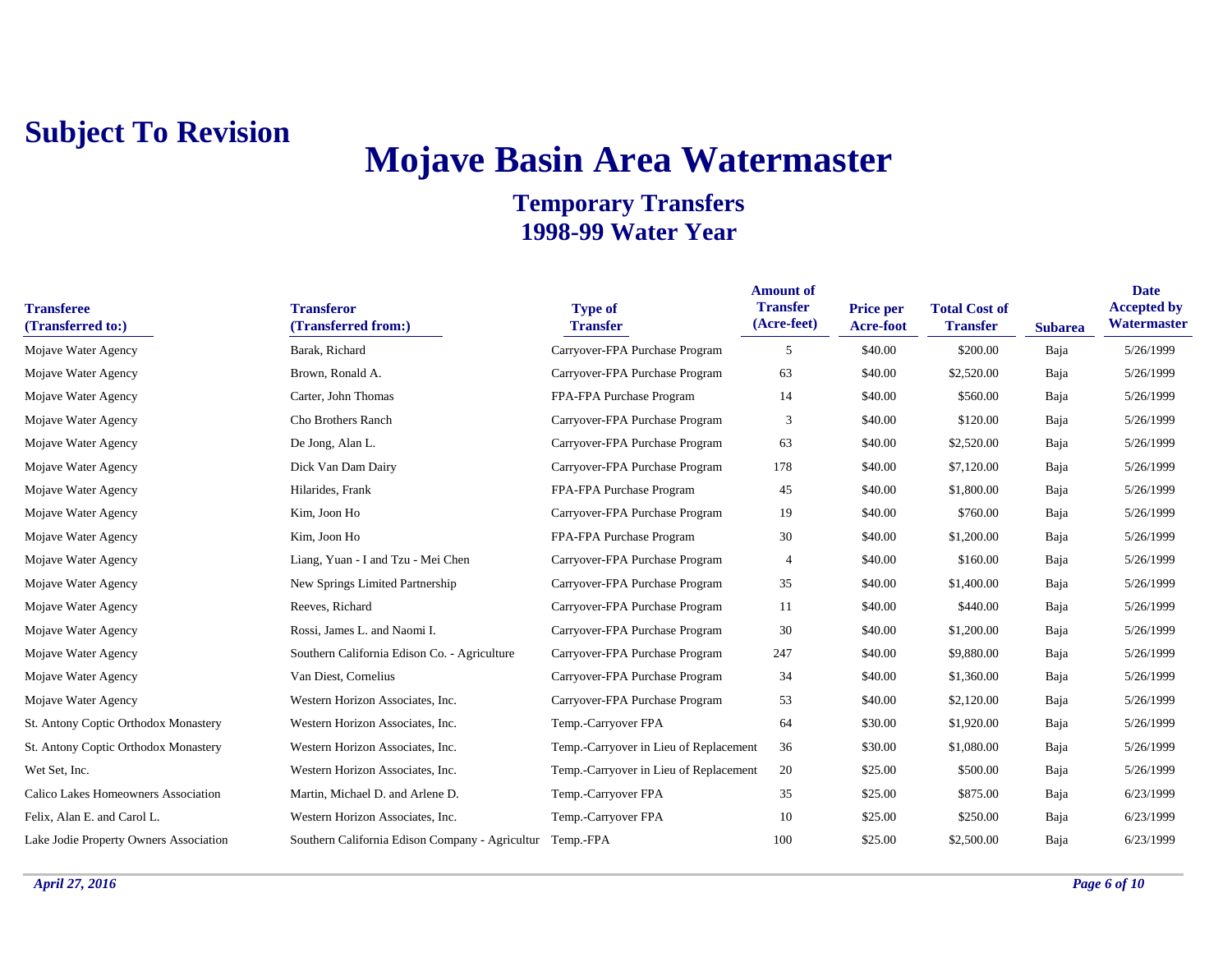## **Mojave Basin Area Watermaster**

| <b>Transferee</b><br>(Transferred to:)           | <b>Transferor</b><br>(Transferred from:)        | <b>Type of</b><br>Transfer | <b>Amount of</b><br><b>Transfer</b><br>(Acre-feet) | <b>Price per</b><br><b>Acre-foot</b> | <b>Total Cost of</b><br><b>Transfer</b> | <b>Subarea</b> | <b>Date</b><br><b>Accepted by</b><br>Watermaster |
|--------------------------------------------------|-------------------------------------------------|----------------------------|----------------------------------------------------|--------------------------------------|-----------------------------------------|----------------|--------------------------------------------------|
| Alta Power Generation L.L.C.                     | Sunray Energy, Inc.                             | Temp.-Carryover FPA        | 175                                                | \$0.00                               | \$0.00                                  | Baja           | 8/25/1999                                        |
| <b>Crystal Lakes Property Owners Association</b> | Johnson, James R. and Ellen                     | Temp.-Carryover FPA        | 80                                                 | \$15.00                              | \$1,200.00                              | Baja           | 8/25/1999                                        |
| <b>Crystal Lakes Property Owners Association</b> | Johnson, James R. and Ellen                     | Temp.-Carryover FPA        | 10                                                 | \$50.00                              | \$500.00                                | Baja           | 8/25/1999                                        |
| <b>Crystal Lakes Property Owners Association</b> | Parker, George R.                               | Temp.-Carryover FPA        | 111                                                | \$15.00                              | \$1,665.00                              | Baja           | 8/25/1999                                        |
| Kasner, Robert                                   | Hilarides, Frank                                | Temp.-Carryover FPA        | 500                                                | \$10.00                              | \$5,000.00                              | Baja           | 8/25/1999                                        |
| Kim, Joon Ho                                     | De Jong, Alan L.                                | Temp.-Carryover FPA        | 200                                                | \$0.00                               | \$0.00                                  | Baja           | 8/25/1999                                        |
| Lake Wainani Owners Association                  | Western Horizon Associates, Inc.                | Temp.-Carryover FPA        | 100                                                | \$30.00                              | \$3,000.00                              | Baja           | 8/25/1999                                        |
| Lee, Vin Jang T., Phd.                           | Hilarides, Frank                                | Temp.-Carryover FPA        | 448                                                | \$10.00                              | \$4,480.00                              | Baja           | 8/25/1999                                        |
| San Bernardino Co Barstow - Daggett Airport      | Western Horizon Associates, Inc.                | Temp.-Carryover FPA        | 80                                                 | \$20.00                              | \$1,600.00                              | Baja           | 8/25/1999                                        |
| The 160 Newberry Ranch California, Ltd.          | Southern California Edison Company - Agricultur | Temp.-FPA                  | 300                                                | \$15.00                              | \$4,500.00                              | Baja           | 8/25/1999                                        |
| Western Horizon Associates, Inc.                 | Cho Brothers Ranch                              | Temp.-Carryover FPA        | 550                                                | \$0.00                               | \$0.00                                  | Baja           | 8/25/1999                                        |
|                                                  |                                                 | Baja Subtotal (55)         | 5,181                                              |                                      | \$75,905.00                             |                |                                                  |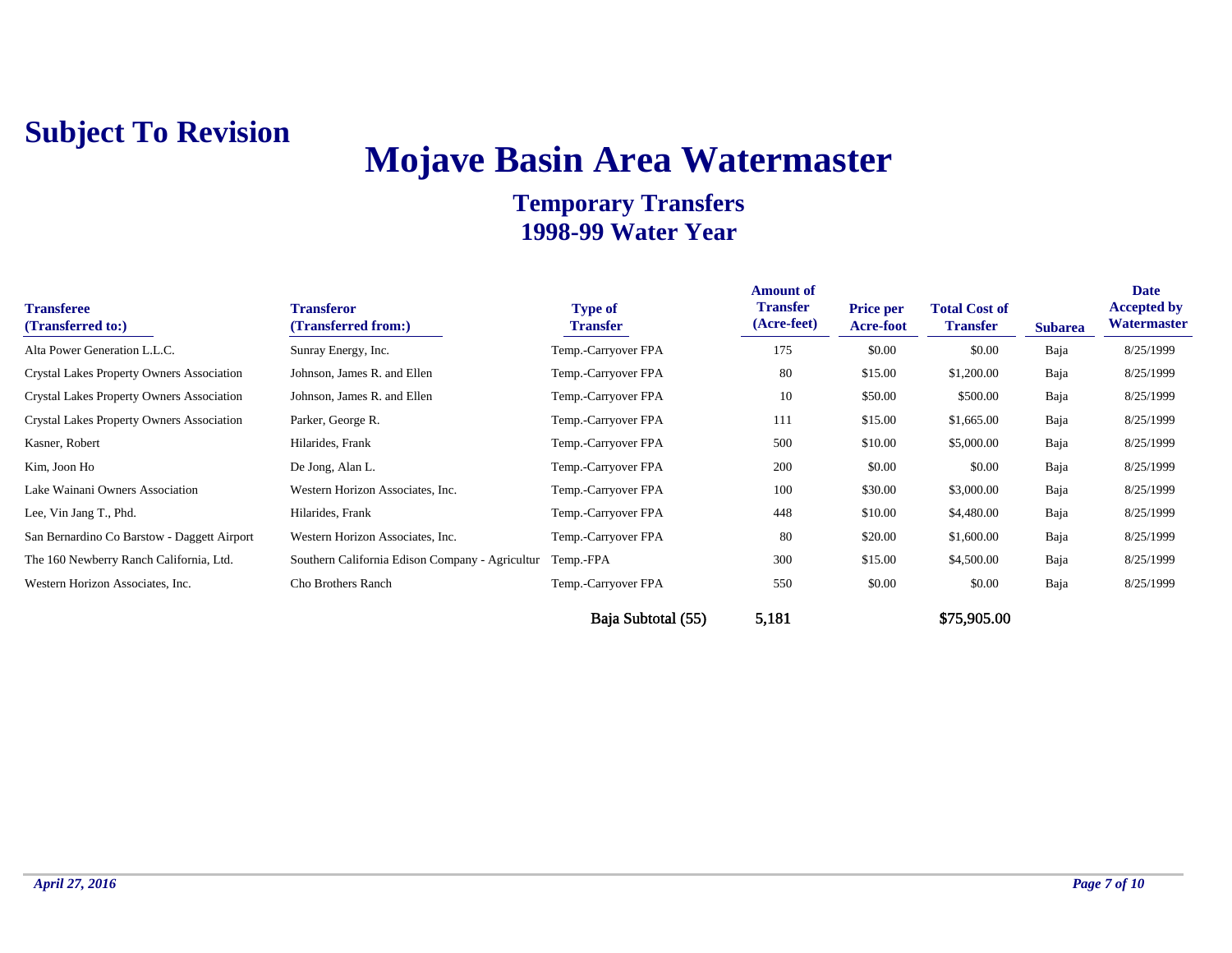## **Mojave Basin Area Watermaster**

| <b>Transferee</b><br>(Transferred to:) | <b>Transferor</b><br>(Transferred from:) | <b>Type of</b><br><b>Transfer</b>      | <b>Amount of</b><br><b>Transfer</b><br>(Acre-feet) | <b>Price per</b><br><b>Acre-foot</b> | <b>Total Cost of</b><br><b>Transfer</b> | <b>Subarea</b> | <b>Date</b><br><b>Accepted by</b><br>Watermaster |
|----------------------------------------|------------------------------------------|----------------------------------------|----------------------------------------------------|--------------------------------------|-----------------------------------------|----------------|--------------------------------------------------|
| Christison, Joel                       | Meyers, Lonnie                           | Temp.-Carryover in Lieu of Replacement | 15                                                 | \$50.00                              | \$750.00                                | Centro         | 5/26/1999                                        |
| Mojave Water Agency                    | Contratto, Robert and Ersula             | Carryover-FPA Purchase Program         | 10                                                 | \$40.00                              | \$400.00                                | Centro         | 5/26/1999                                        |
| Mojave Water Agency                    | Jordan, Raymond                          | FPA-FPA Purchase Program               | 13                                                 | \$40.00                              | \$520.00                                | Centro         | 5/26/1999                                        |
| Mojave Water Agency                    | Soppeland, Wayne                         | Carryover-FPA Purchase Program         | 4                                                  | \$40.00                              | \$160.00                                | Centro         | 5/26/1999                                        |
| Mojave Water Agency                    | Van Dam, Eldert and Susan                | Carryover-FPA Purchase Program         | 15                                                 | \$40.00                              | \$600.00                                | Centro         | 5/26/1999                                        |
| Sun 'N Sky Country Club                | Ruisch, Dale W.                          | Temp.-Carryover FPA                    | 11                                                 | \$40.00                              | \$440.00                                | Centro         | 5/26/1999                                        |
| Sun 'N Sky Country Club                | Ruisch, Dale W.                          | Temp.-Carryover in Lieu of Replacement | 4                                                  | \$40.00                              | \$160.00                                | Centro         | 5/26/1999                                        |
| Apple Valley Ranchos Water Company     | Hill, Melvin                             | Temp.-FPA                              | 500                                                | \$45.00                              | \$22,500.00                             | Centro         | 8/25/1999                                        |
| Ykema Trust                            | Soppeland, Wayne                         | Temp.-Carryover FPA                    | 525                                                | \$0.00                               | \$0.00                                  | Centro         | 8/25/1999                                        |
|                                        |                                          | Centro Subtotal (9)                    | 1,097                                              |                                      | \$25,530.00                             |                |                                                  |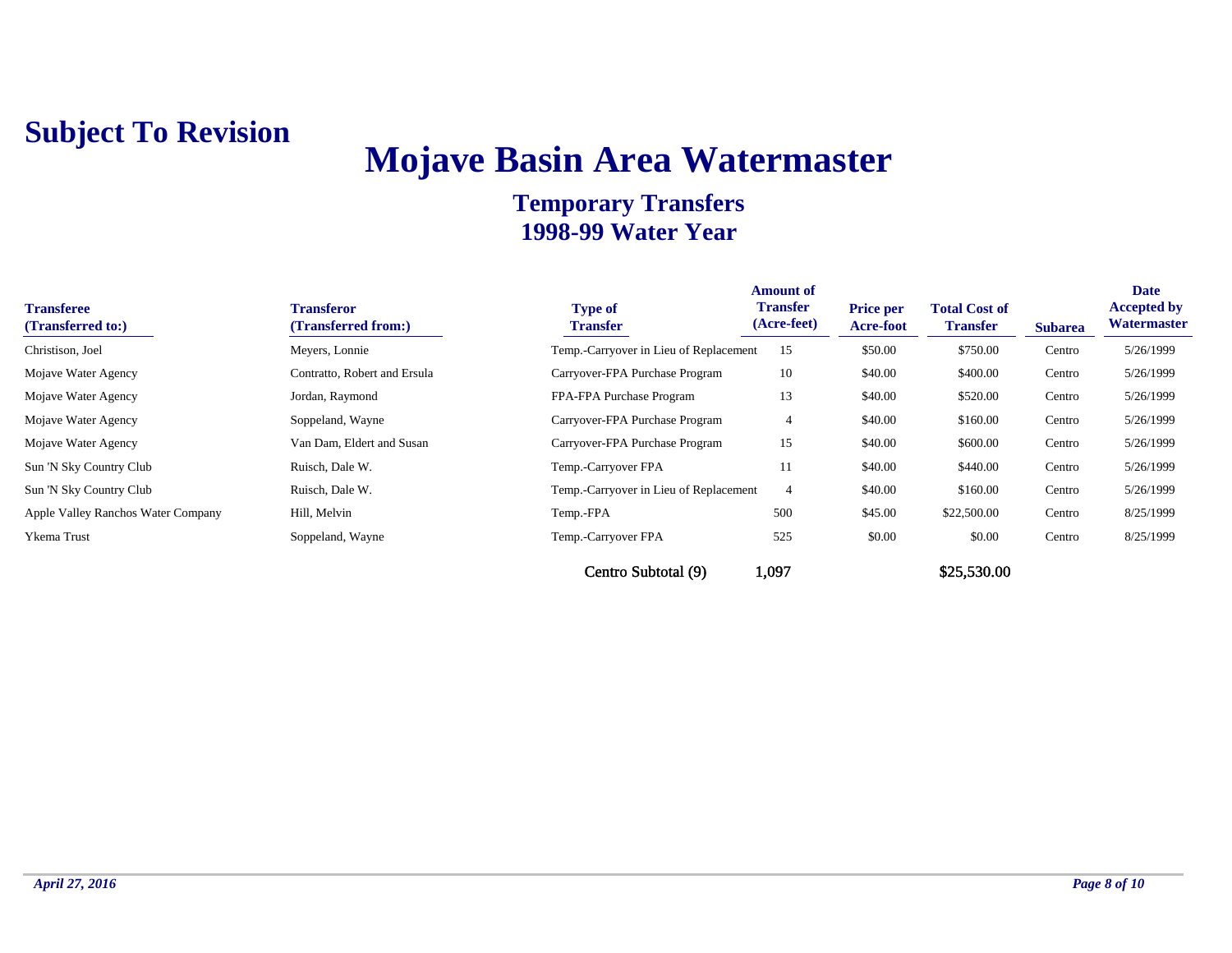## **Mojave Basin Area Watermaster**

| <b>Transferee</b><br>(Transferred to:) | <b>Transferor</b><br>(Transferred from:) | <b>Type of</b><br><b>Transfer</b>      | <b>Amount of</b><br><b>Transfer</b><br>(Acre-feet) | <b>Price per</b><br><b>Acre-foot</b> | <b>Total Cost of</b><br><b>Transfer</b> |                        | <b>Date</b><br><b>Accepted by</b><br>Watermaster |
|----------------------------------------|------------------------------------------|----------------------------------------|----------------------------------------------------|--------------------------------------|-----------------------------------------|------------------------|--------------------------------------------------|
| <b>Bar H Mutual Water Company</b>      | Mitsubishi Cement Corporation            | Temp.-Carryover in Lieu of Replacement |                                                    | \$5.00                               | \$5.00                                  | <b>Subarea</b><br>Este | 4/28/1999                                        |
|                                        |                                          |                                        |                                                    |                                      |                                         |                        |                                                  |
| <b>Bar H Mutual Water Company</b>      | Mitsubishi Cement Corporation            | Temp.-Carryover FPA                    | 39                                                 | \$5.00                               | \$195.00                                | Este                   | 4/28/1999                                        |
| Center Water Company                   | Mitsubishi Cement Corporation            | Temp.-Carryover FPA                    | 13                                                 | \$5.00                               | \$65.00                                 | Este                   | 4/28/1999                                        |
| Hert, Scott                            | Mitsubishi Cement Corporation            | Temp.-Carryover FPA                    | 50                                                 | \$5.00                               | \$250.00                                | Este                   | 4/28/1999                                        |
| Jubilee Mutual Water Company           | Mitsubishi Cement Corporation            | Temp.-Carryover FPA                    | 114                                                | \$5.00                               | \$570.00                                | Este                   | 4/28/1999                                        |
| Jubilee Mutual Water Company           | Mitsubishi Cement Corporation            | Temp.-Carryover in Lieu of Replacement | 9                                                  | \$5.00                               | \$45.00                                 | Este                   | 4/28/1999                                        |
| Juniper Riviera County Water District  | Mitsubishi Cement Corporation            | Temp.-Carryover FPA                    | 15                                                 | \$5.00                               | \$75.00                                 | Este                   | 4/28/1999                                        |
| Moss, Lawrence W. and Helen J.         | Mitsubishi Cement Corporation            | Temp.-Carryover FPA                    | 35                                                 | \$5.00                               | \$175.00                                | Este                   | 4/28/1999                                        |
| Reed, Mike                             | Mitsubishi Cement Corporation            | Temp.-Carryover FPA                    | 21                                                 | \$5.00                               | \$105.00                                | Este                   | 4/28/1999                                        |
| Southern California Water Company      | Mitsubishi Cement Corporation            | Temp.-Carryover FPA                    | 15                                                 | \$5.00                               | \$75.00                                 | Este                   | 4/28/1999                                        |
| Southern California Water Company      | Mitsubishi Cement Corporation            | Temp.-Carryover in Lieu of Replacement | 5                                                  | \$5.00                               | \$25.00                                 | Este                   | 4/28/1999                                        |
| Spillman, James R. and Nancy J.        | Mitsubishi Cement Corporation            | Temp.-Carryover FPA                    | 19                                                 | \$5.00                               | \$95.00                                 | Este                   | 4/28/1999                                        |
| Desert Dawn Mutual Water Company       | Mitsubishi Cement Corporation            | Temp.-Carryover FPA                    | 12                                                 | \$5.00                               | \$60.00                                 | Este                   | 5/26/1999                                        |
| Desert Dawn Mutual Water Company       | Mitsubishi Cement Corporation            | Temp.-Carryover in Lieu of Replacement | 2                                                  | \$5.00                               | \$10.00                                 | Este                   | 5/26/1999                                        |
| Mojave Water Agency                    | Bell, Chuck                              | FPA-FPA Purchase Program               | 26                                                 | \$40.00                              | \$1,040.00                              | Este                   | 5/26/1999                                        |
| Mojave Water Agency                    | <b>Club View Partners</b>                | Carryover-FPA Purchase Program         | 53                                                 | \$40.00                              | \$2,120.00                              | Este                   | 5/26/1999                                        |
| Mojave Water Agency                    | Pettigrew, Dan                           | Carryover-FPA Purchase Program         | 46                                                 | \$40.00                              | \$1,840.00                              | Este                   | 5/26/1999                                        |
| Mojave Water Agency                    | Stringer, W. Edward                      | Carryover-FPA Purchase Program         | 26                                                 | \$40.00                              | \$1,040.00                              | Este                   | 5/26/1999                                        |
| Bell, Chuck                            | Pettigrew, Dan                           | Temp.-Carryover FPA                    | 175                                                | \$0.00                               | \$0.00                                  | Este                   | 8/25/1999                                        |
|                                        |                                          | Este Subtotal (19)                     | 676                                                |                                      | \$7,790.00                              |                        |                                                  |